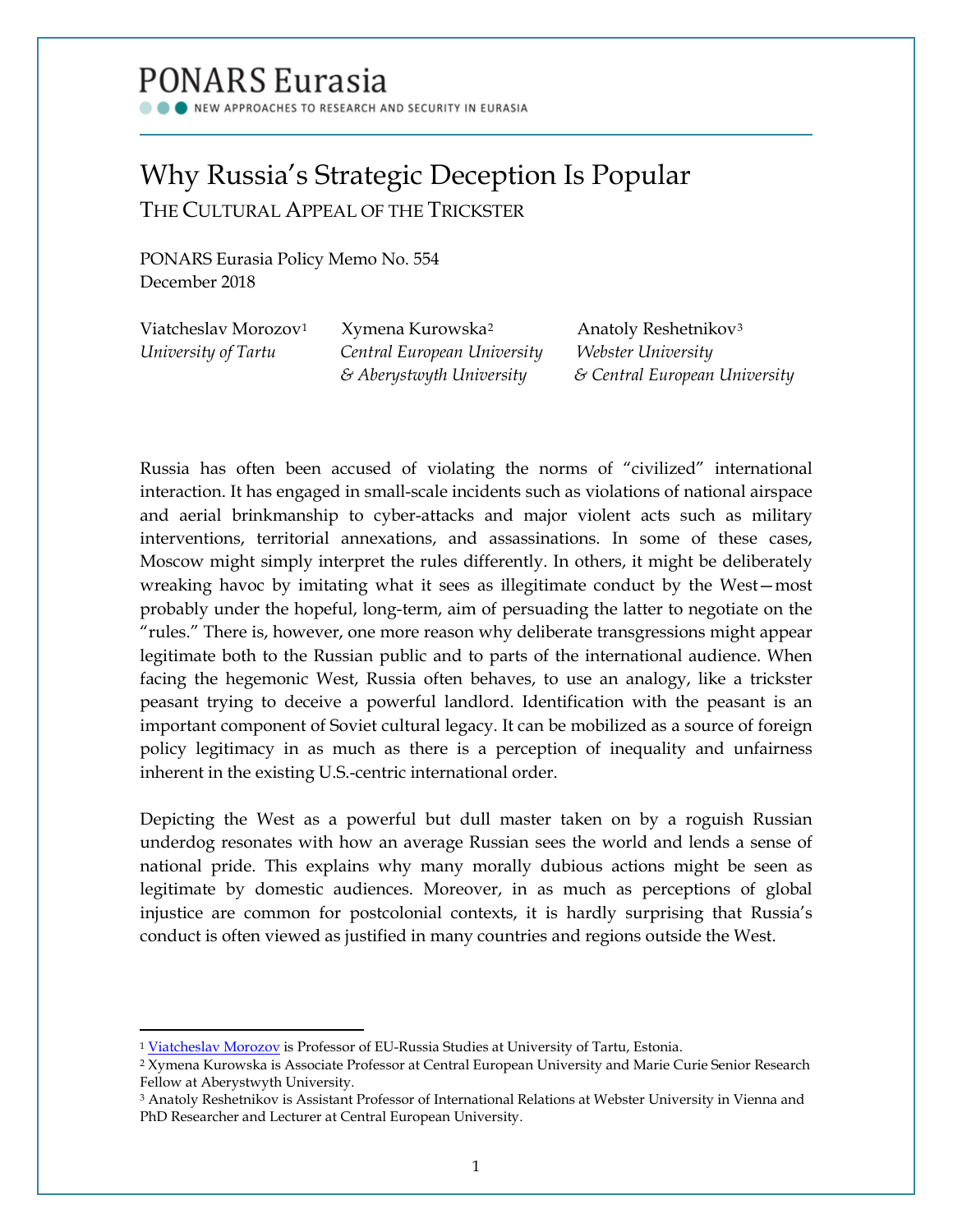#### **Strategic Deception and Popular Support**

Disagreements over the exact meaning of international norms have always stood at the center in Russia's relations with NATO countries and their key partners, but the real turning point came with the annexation of Crimea in 2014. From that moment on, the dominant view in the West is that Russia's attempts to justify its conduct are based on a deliberate misinterpretation of universal norms as well as on outright lies. Besides the Crimean example, accusations against Russia are brought in connection with events in eastern Ukraine (including the downing of flight MH17), interference in U.S. elections, cyber-attacks against Western targets, use of illegal performance enhancing drugs by Russian athletes, chemical attacks against the opposition in Syria, and a number of highprofile assassinations.

Each of these situations involves important nuances that need to be discussed in their own right. Without a doubt, they reflect fundamentally different interpretations of certain basic norms, and, first of all, the principle of sovereign equality. Russia strongly prefers political stability and continuity, refusing to accept popular sovereignty if it results from revolutions and other forms of street politics. Consequently, it accuses the United States and its allies of deliberately undermining sovereign statehood in Eastern Europe and the Middle East. For the Kremlin, Western rhetoric of democracy promotion is little more than a cover-up for geopolitical expansion. When the Russian leadership concluded that its protestations were in vain, it decided to follow suit by expanding its own spheres of influence in the South Caucasus, Ukraine, and Syria, as well as in the global media space. A message sent by the Kremlin was that even if Russian actions broke established norms, the violations only mirror earlier ones performed by the West. Consequently, in Moscow's view, the door is still open to negotiating a new set of rules on a more equitable basis.

The more hardline critics of Moscow would claim, in their turn, that all of these arguments are only there as smokescreens for a cynical strategy that involves deception and manipulation. It is hard to completely dismiss this critique: in a significant number of cases, well-documented facts on the ground contradict Russian explanations. Even more importantly, it is hard to believe that the Russian public always takes official stories at face value. The effectiveness of pro-government propaganda crucially depends on the willingness of audiences to believe a story, even if privately they would admit that the story is not entirely true. The most revealing case in this regard was the deployment of Russian troops to Crimea (in preparation for a sham referendum). Despite official denials, many people suspected that those "little green men" were Russian soldiers. When President Vladimir Putin acknowledged this fact in March 2015, it did not come as a shock to anyone.

Opinion polls, election results, and data on protest activity suggest that far from undermining the popularity of Putin's government, strategic deception is actually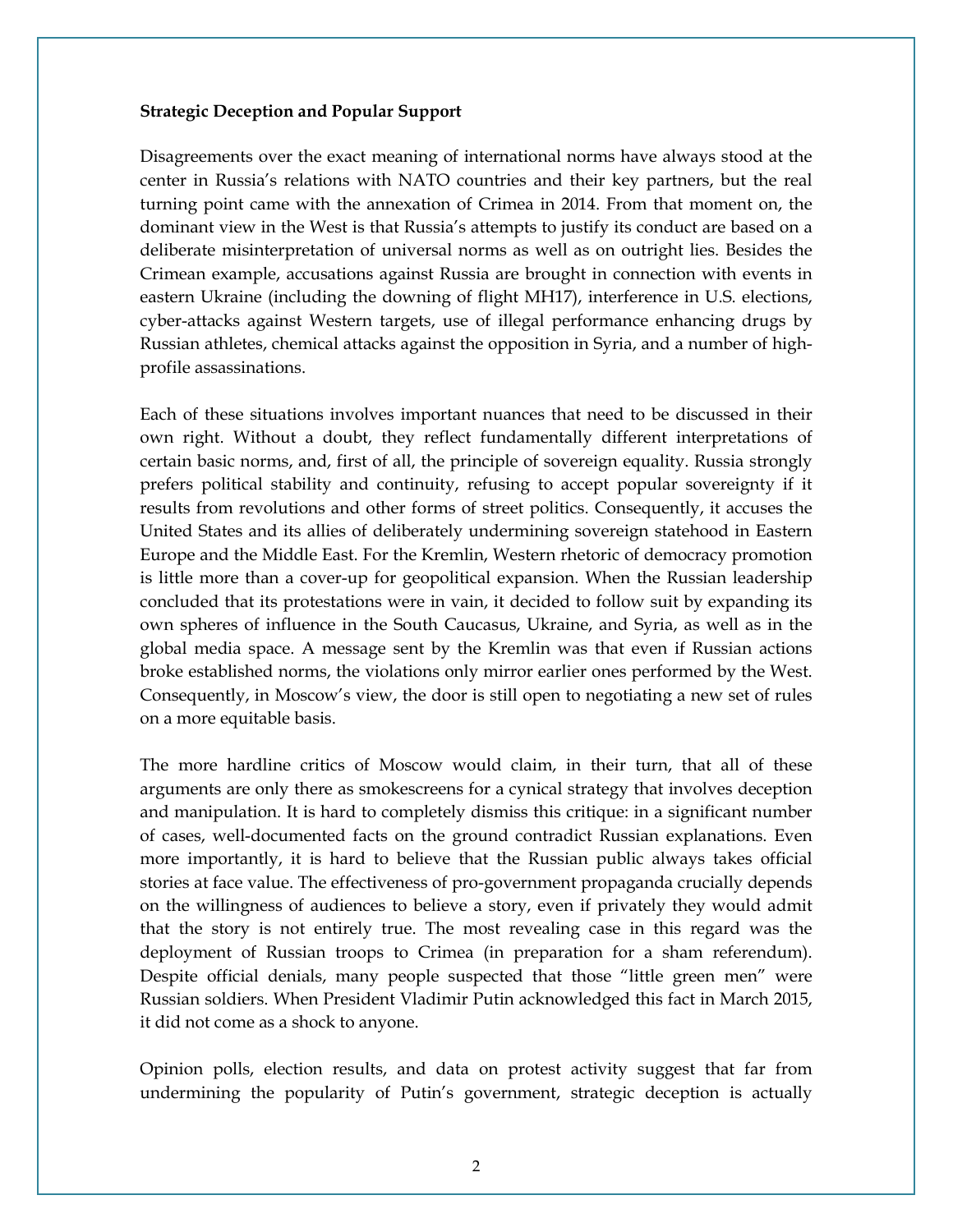popular with voters. This popularity is ensured not just by brainwashing, but by utilizing a range of subtler mechanisms, all of which exploit widespread Russian disappointment with politics and the resulting refusal to take a moral stance on political issues. When it comes to cultural factors, it is common to interpret these cynical attitudes as a manifestation of "double-think," which was allegedly typical of the Soviet personality, and which indicates a certain continued survival of the *Homo Sovieticus*. This approach, however, does not specify the conditions for the survival of these legacies and, thus, does not tell us whether they could disappear in the future. There is a very short step from this explanation to the racist claim that *en masse*, Russians will never possess the public spirit required for a functioning civil society.

#### **The Relatable Trickster and the Stumped Master**

Our way of approaching this puzzle consists in contextualizing the cultural explanation by looking at the specific elements that might make strategic deception legitimate in the eyes of someone who grew up in the Soviet Union or post-Soviet Russia. The archetypal figure that is the best fit for Russia's behavior is the trickster—a character that skillfully violates rules and transgresses all sorts of boundaries, sometimes for no immediate reason.

As an archetype, the trickster is present in all cultures, traditional and modern, and in all parts of the world. However, in an [article](http://magazines.russ.ru/nlo/2009/100/li19.html) published nearly a decade ago, the literary scholar Mark Lipovetsky notes the outstanding prominence that this type reached early in the Soviet period. In contrast to pre-revolutionary literature and art, where the picaresque novel was a marginal genre, trickster images proliferated in Soviet culture. Many of them continue to enjoy enormous popularity: the long list, representing different epochs, includes such cultural symbols as [Ostap Bender](https://en.wikipedia.org/wiki/File:Ostap_Bender_Sculpture.jpg) from novels by Ilya Ilf and Yevgeny Petrov, *[Old Lady Operahat](https://www.liveinternet.ru/users/andrew_alexandre_owie/post290800797/)* created by Eduard Uspensky, and the flamboyant, sarcastic [Masyanya](https://en.wikipedia.org/wiki/Masyanya#/media/File:Masyanya-Lokhmaty-Hryundel_from_cartoon_Russian_Punk_Rock.gif) from Oleg Kuvaev's animated clips.

Lipovetsky links the popularity of the trickster with the specificity of the Soviet "closed society," which did not quite fit Austrian-British philosopher Karl Popper's ideal-type definition of this term. It allowed for a number of alternative styles and ways of life, in addition to the officially sanctioned. Soviet people were used to operating in multiple normative systems and to seeing any order as ambivalent, which made them receptive to the appeal of the trickster.

In our view, there is an additional explanation that helps to account for the adoption of the trickster model by Putin's Russia in its interaction with the West. It has to do with the fact that according to the old official storyline, Soviet culture was created for the people and, ultimately, by the people. The strong identification with the oppressed masses ultimately elevated the figure of the commoner, and especially the peasant, to the center stage of cultural production.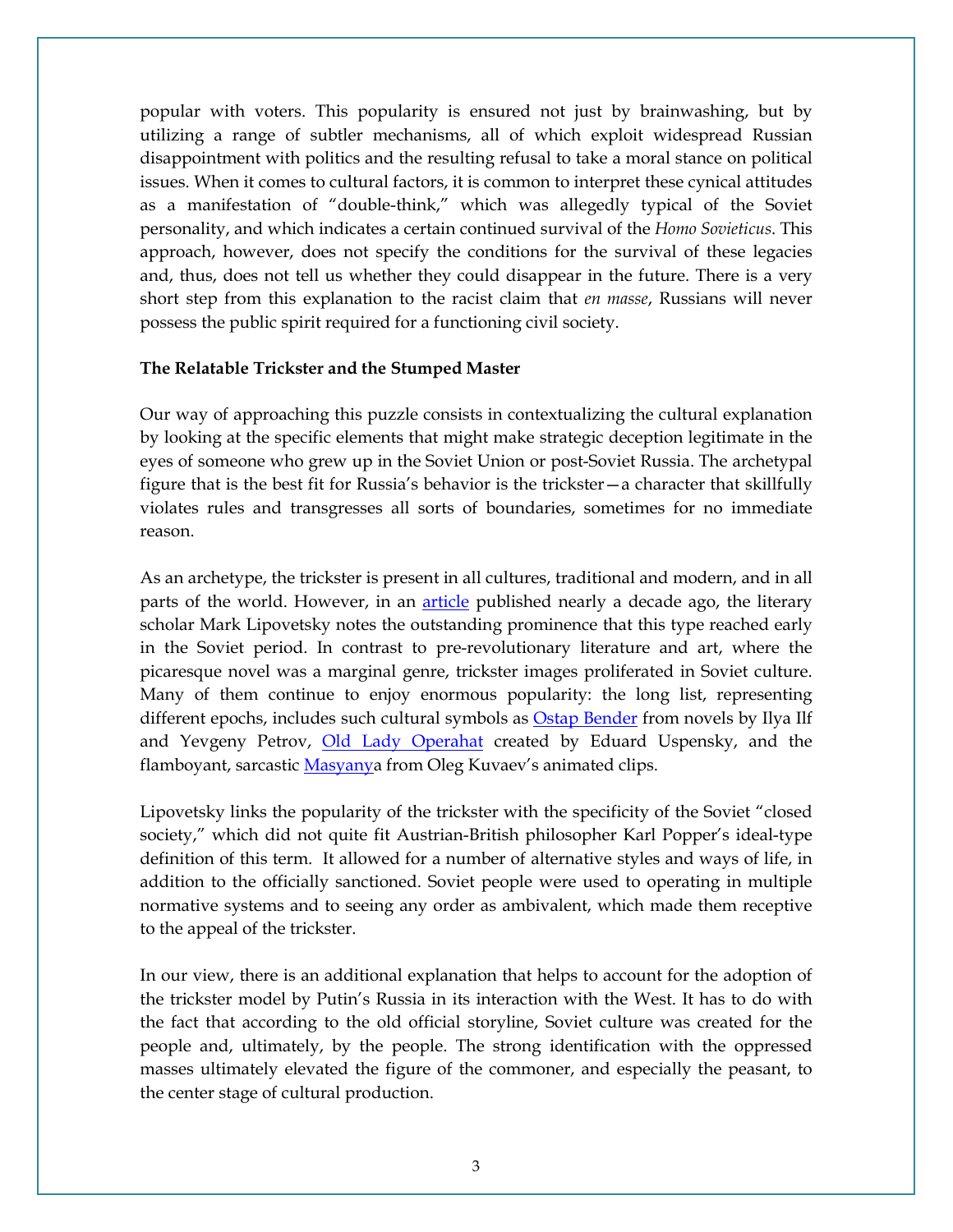Nineteenth-century Russian literature and art, created by the upper strata, sympathized with the peasant but did not identify with him. Equally powerful were the representations of the *muzhik* (Russian peasant) as uncivilized and dishonest, constantly looking for ways to take advantage of his noble masters. While the Soviet society was far from its own egalitarian ideal, the latter still defined its self-identity. As a result, the image of the unsophisticated but cunning peasant was embraced as representing popular wisdom and natural emancipatory instincts of the masses. One of the most characteristic examples of such identification is the image of [Nasreddin Hodja,](https://en.wikipedia.org/wiki/Nasreddin#/media/File:Harikalar_Diyari_Nasrettin_Hoca_05981_nevit.jpg) a legendary thirteenth-century Seljuq wise man, popularized in the USSR by Leonid Solovyev's dilogy and the films created on its basis (importantly, the first movie was released in 1943, at the peak of World War II).

Even more striking are [trickster motives](https://doi.org/10.2753/AAE1061-195938028) in popular representations of Vladimir Lenin, founder of the Soviet state. Propagandistic efforts to portray Lenin as "a man of the people" often emphasized his craftiness in dealing with the tsarist authorities. Thus, in a short story by Mikhail Zoshchenko, Lenin tricks prison guards by making an ink-pot from bread and writing his notes with milk instead of ink. When a guard questions him, the ink-pot is quickly eaten. This motive flourished in late Soviet underground folklore, where Lenin figures were presented as a cynical, witty character "with kind and cunning eyes."

The real Lenin was, of course, a complex personality and a politician whose actions were utterly pragmatic rather than mischievous. Likewise, the real Putin, or anyone in his circle, probably does not try to step into the shoes of a trickster peasant while planning the next foreign policy move. The Kremlin's policies are not in any way determined by the cultural background that we describe. Rather, what we argue is that it is important to understand this background as one of the reasons why these actions might be seen as legitimate by the domestic audience. As mentioned earlier, viewing the West as a powerful, dull master taken on by a roguish Russian leader resonates with how an average Russian sees the world and experiences some national pride.

The trickster is normally associated with liminality and transgression: this figure is always located on the border between culture and nature, natural and supernatural, formal world and the underworld and so on. This is exactly where today's Russia finds itself: it is an industrial society still struggling with underdevelopment, a European country but its belonging to Europe is constantly questioned, a state whose great power ambitions are far greater than its actual capabilities.

Rhetoric about Russia having "risen from its knees" notwithstanding, Putin's Russia still perceives itself as an underdog in its relations with the West. Its elites reap the benefits of globalization and have no particular desire to revolutionize the existing system. As illustrated by the earnest attempts to develop alternative normative and institutional orders (such as BRICS and the Russian World notion), Russia lacks the capacity to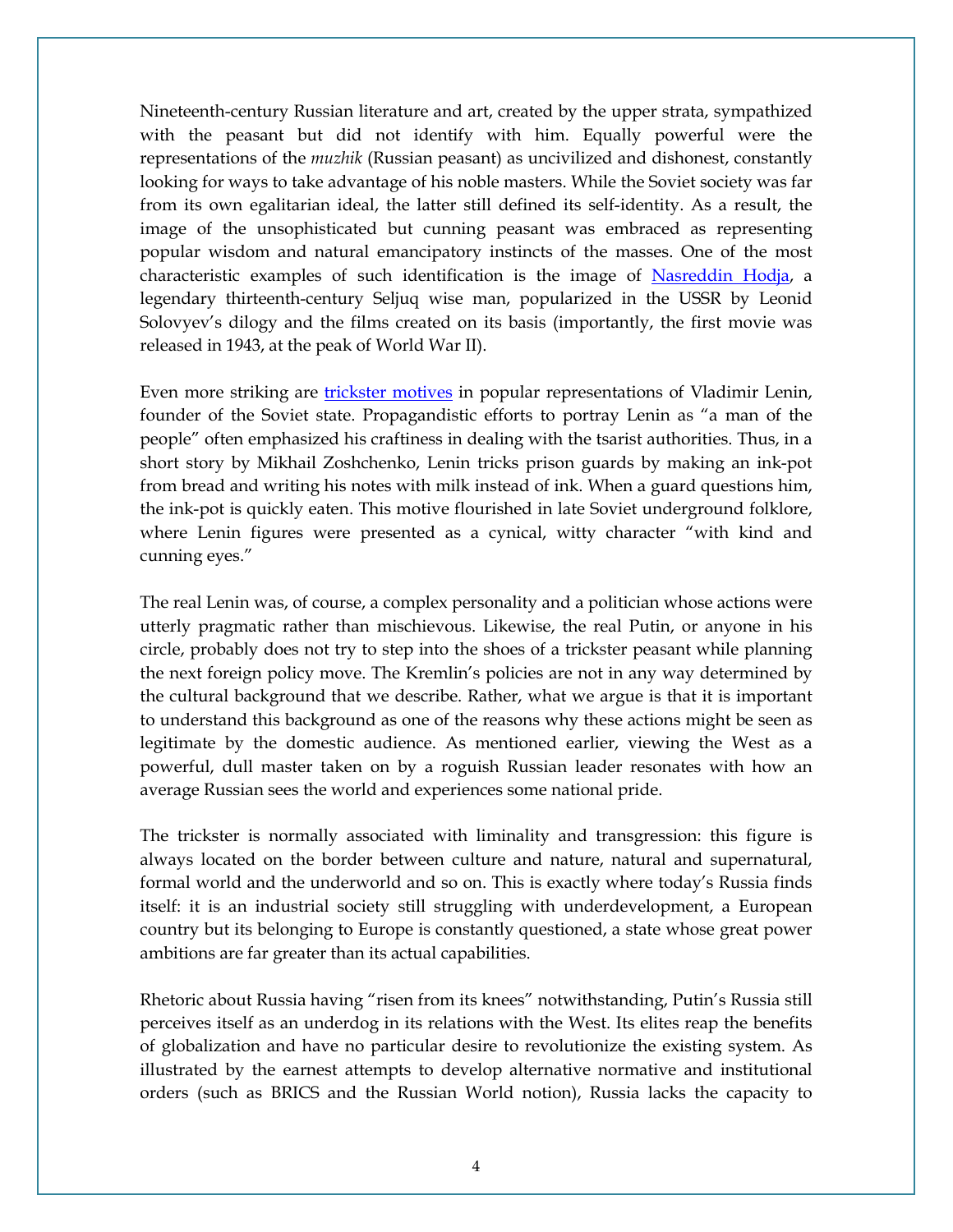transform the West-dominated international system. Destabilizing it from within is more affordable and addresses their concerns related to both security and status. Soviet cultural legacies are a rich resource in subverting the international order which, in Moscow's view, gives the West an unfair advantage.

This resource is not drawn upon in any explicit way: rather, it provides a cultural background shared by the ruling elites and the masses and ensuring the popular support of the Kremlin's foreign policy. Many people in the West are appalled at what they see as turning the rules upside down and playing "dirty" games with values which, it would have seemed, had been established once and forever as the sacred foundations of any civilized society. What they do not realize is that, with some careful manipulation, their shocked faces might be made to look like those of the bourgeois from the early Soviet caricatures, or of Stalin-time bureaucrats from the famous Ostap Bender movies.

Even hardline supporters of the regime are not completely deaf to the never-ending Western criticism of Moscow's actions. The lack of significant improvements in the standard of living over the last decade, combined with Western sanctions, might lead some loyal citizens to question the conduct of the authorities. One way to explain these problems away is to present the West as an enemy and to explicitly deny any wrongdoings. Mocking one's opponents and their values sometimes works well and finds reception with various anti-Western constituencies both at home and globally. It also enables one to shrug off issues, such as the sanctions, by adopting a posture of a skillful commoner capable of making his own things instead of importing sophisticated machinery from overseas.



### *"Give Us the Engine!"* **(Cheremnykh, 1923)**

Russia's claim to once again represent the dispossessed and the oppressed of the world is of course totally fake: contemporary Russia is an integral part of the existing neoliberal order, while its leaders are among the world's richest people. This, however, does